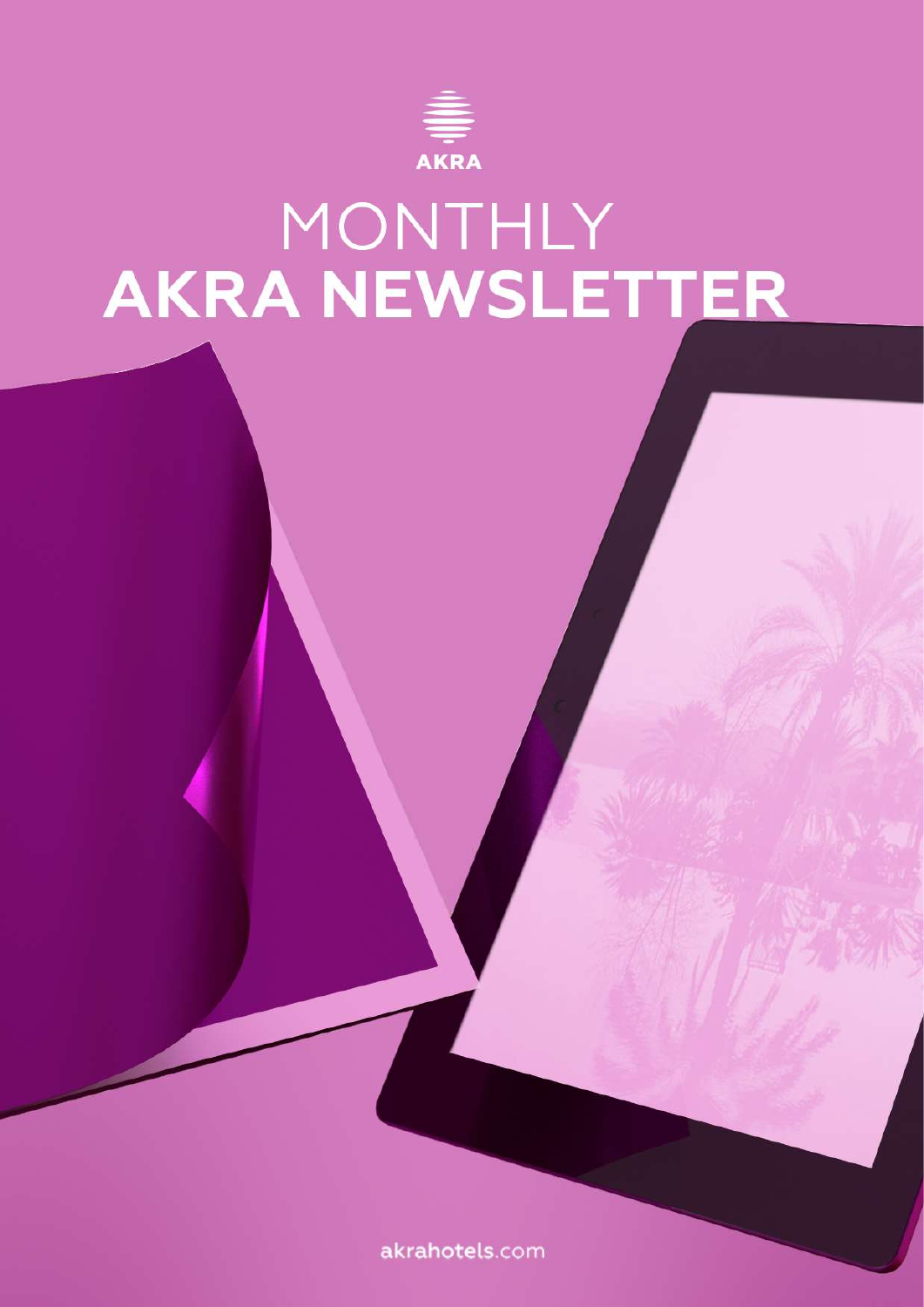

**TOUCH**<br>We touch our guests with a magical smile.<br>Saying welcome is not an ordinary welcome for us.



**TASTE**<br>A good taste is actually a feast. We believe that every taste is a different palatal delight.

**FRAGRANCE**<br>A fragrance of your own will carry the memories along with you while leaving, and invite you to relive<br>The fragrance of peace of your own at Akra...

#### 61

SOUND<br>Both the peaceful sound of the Mediterranean waves lapping up against the shore softly.<br>And the lively sound of the life filling you with positive vibes...<br>Akra always bundles you up with that sound. You just need to

JOJ.

A BETTER YOU<br>A Better you with The Life Co and Akra Fit!

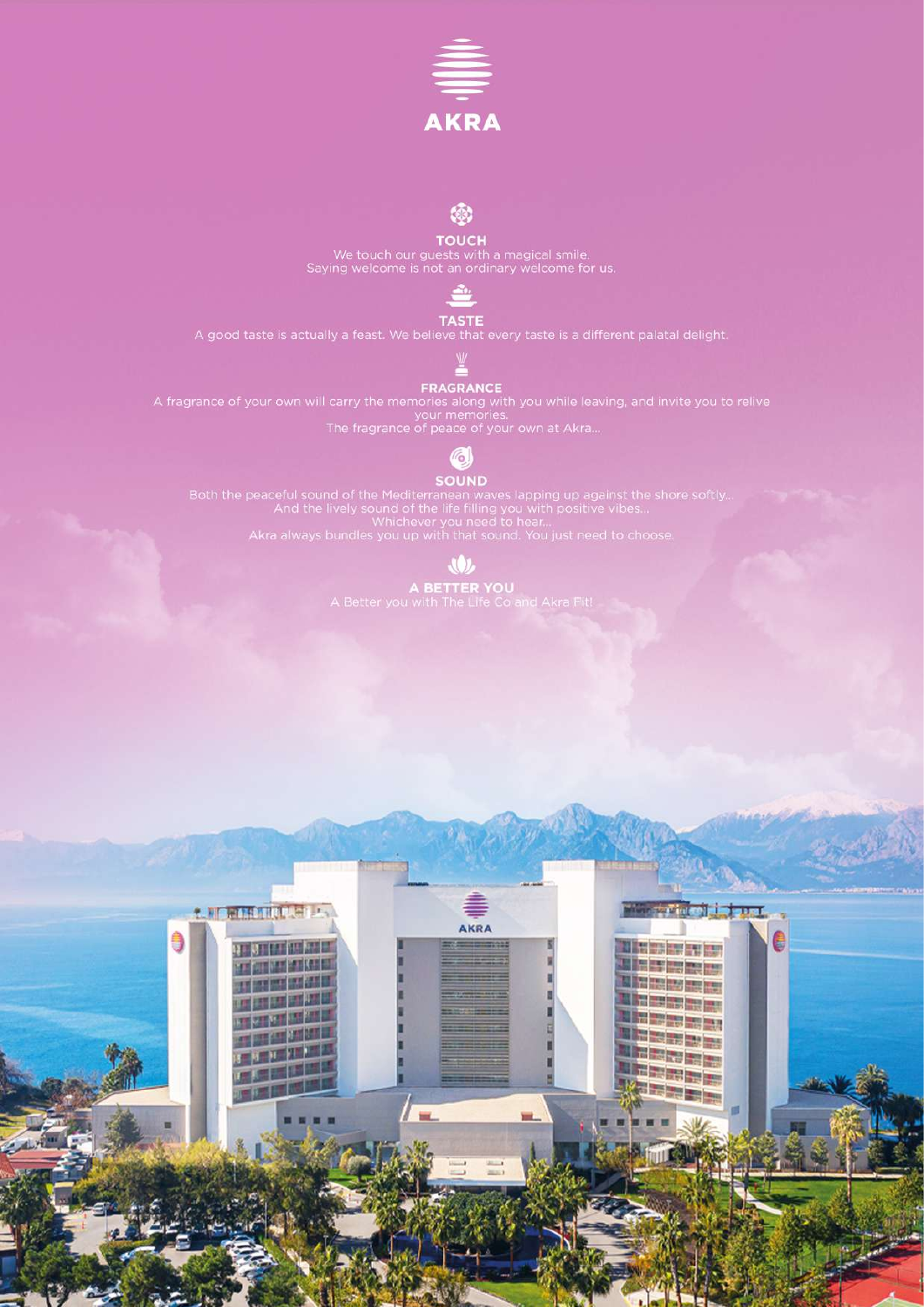



### **5TH AKRA JAZZ FESTIVAL KICKS OFF IN JUNE!**

The countdown for Akra Jazz Festival, which brings the renowned figures of the jazz music with the listeners, has begun! The artists and bands to take the stage in the festival, which will be held for the fifth time this year on **June 3-18**, include Igor Butman, Fantine, Imany, Akra Jazz Band, Kokoroko, Deli Bakkal, China Moses, Onder Focan Group, Antonio Lizana Flamenco Ensemble, Neset Ruacan Quartet, August, Kick The Switch, Afroloji, Onat Murat Trio, Mark Eliyahu, Esra Kayikci Band, Fazil Say, Bulent Evcil and Yekta Kopan. Being held by Akra Hotels under the transportation sponsorship of Turkish Airlines, the festival will take place on **June 3-18, 2022** on the open-air stage of Akra Hotels, accompanied by the unique view of Mediterranean and Bey Mountains. The tickets of the festival can be purchased at the box-offices of Biletix and via **biletix.com** both at home and abroad.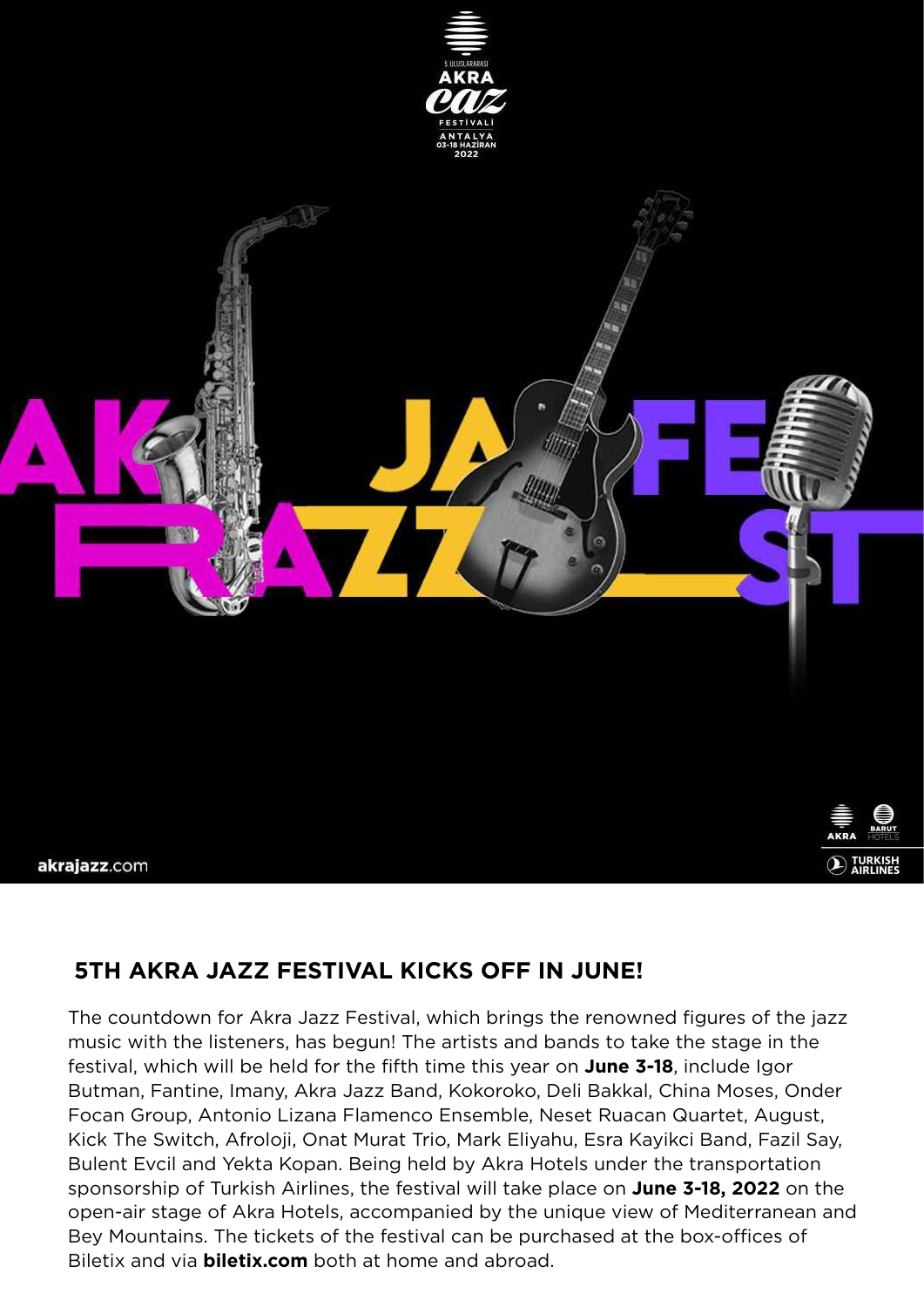



#### **THIS TIME AKRA GRAN FONDO STARTS OFF FROM KEMER!**

We wish success to all the racers, who will pedal on two different tracks that start from and end at Kemer Olbia Park on **MAY 8, 2022!**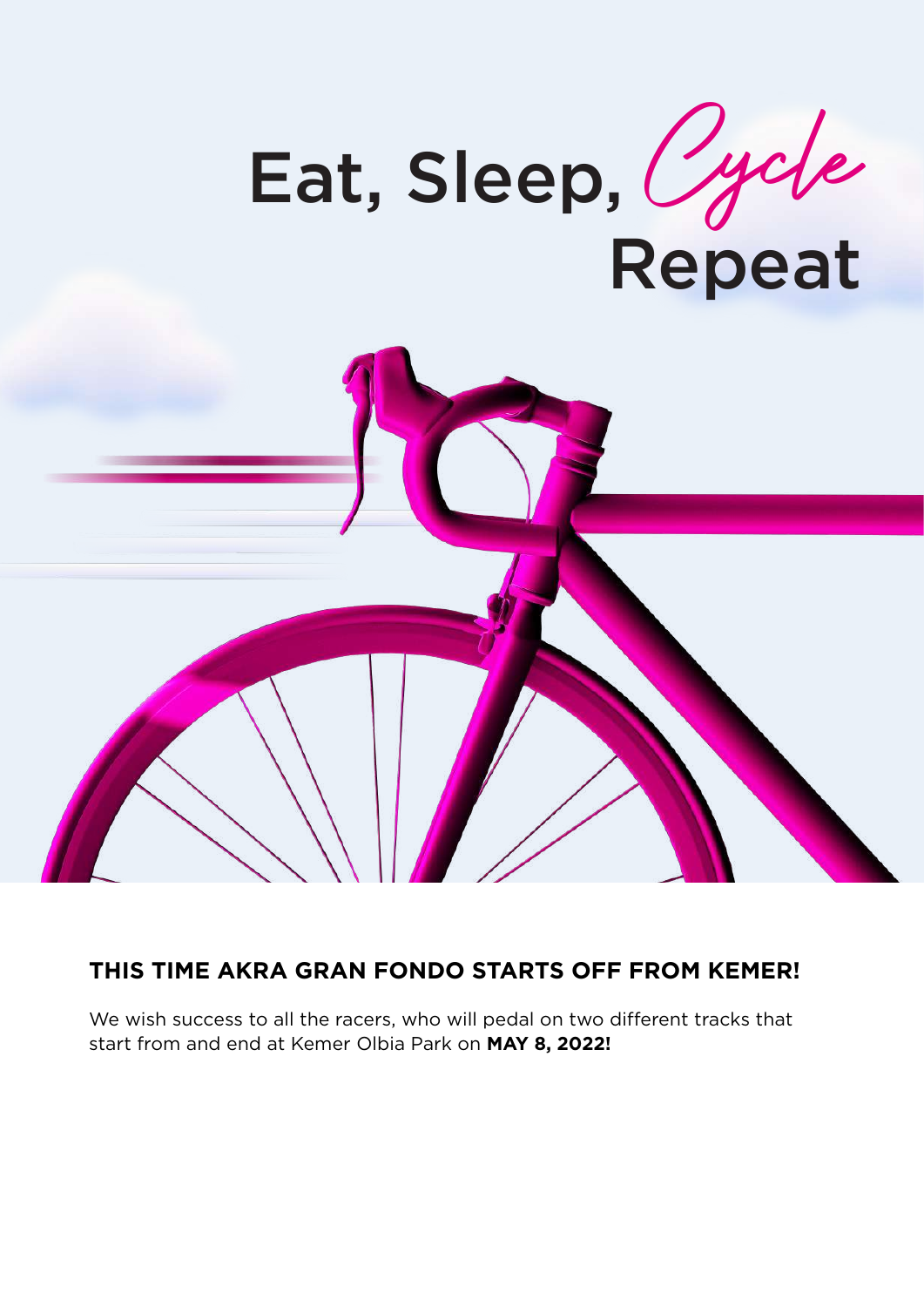

### **DAYS FILLED WITH MUSIC ARE WAITING FOR YOU AT THE 251 SOCIAL CLUB THROUGHOUT THE SUMMER!**

Enjoy the music, nature and culinary delights, accompanied by the unique view of the Mediterranean!

A unique musical feast with innovative world music, including Jazz, Blues, Funk and Soul, is waiting for you in the unique ambiance of **The 251 Social Club.**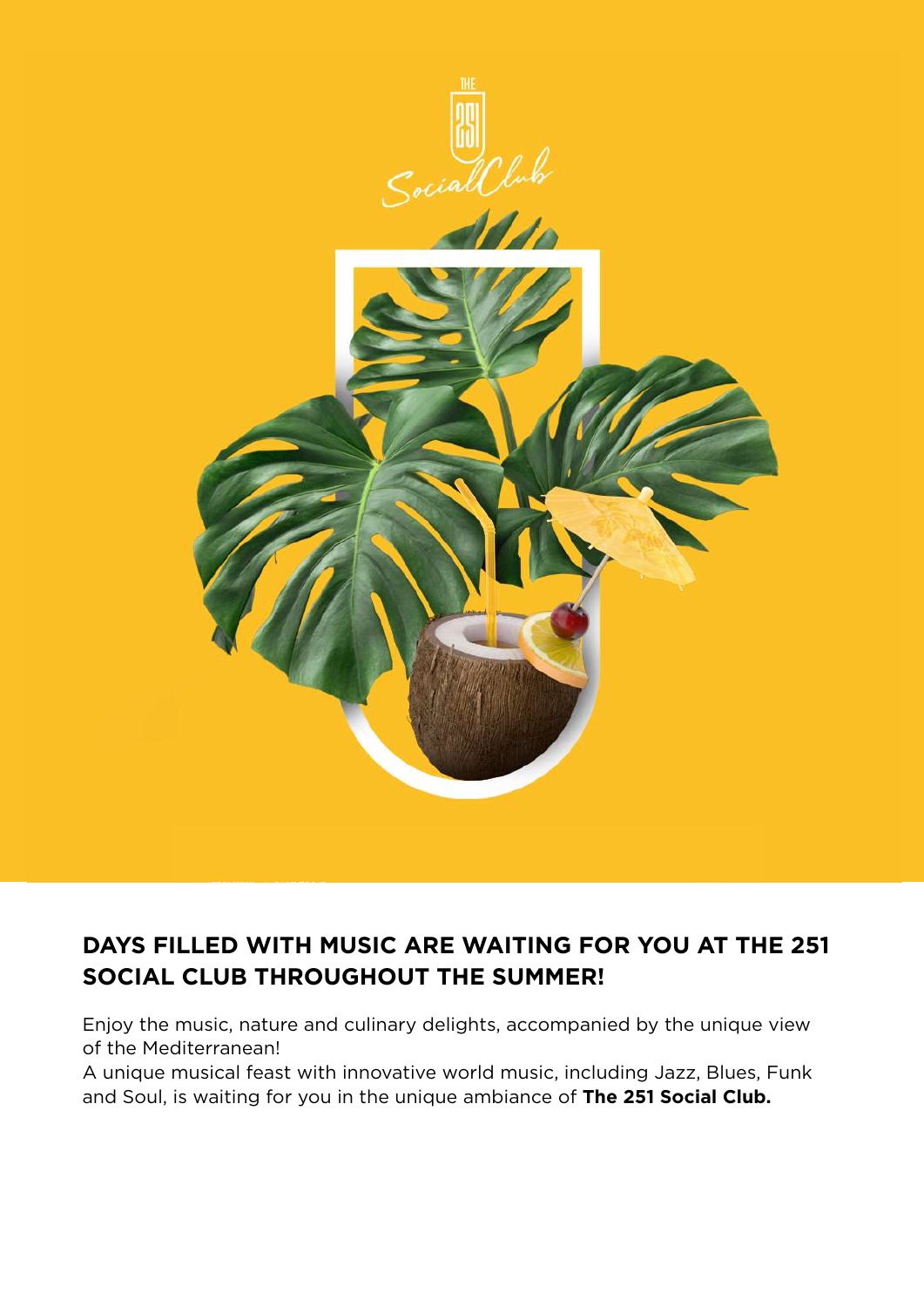

### **"SECRET OF WELLNESS AND LONG LIFE" WITH NAD IV, SPECIAL THERAPY BY THELIFECO AKRA ANTALYA**

NAD IV, a special therapy by **TheLifeCo** Akra Antalya, helps you slow down aging, increase your life quality and cognitive function, speed up cell renewal and take actions against age-related diseases by increasing the NAD level in your body.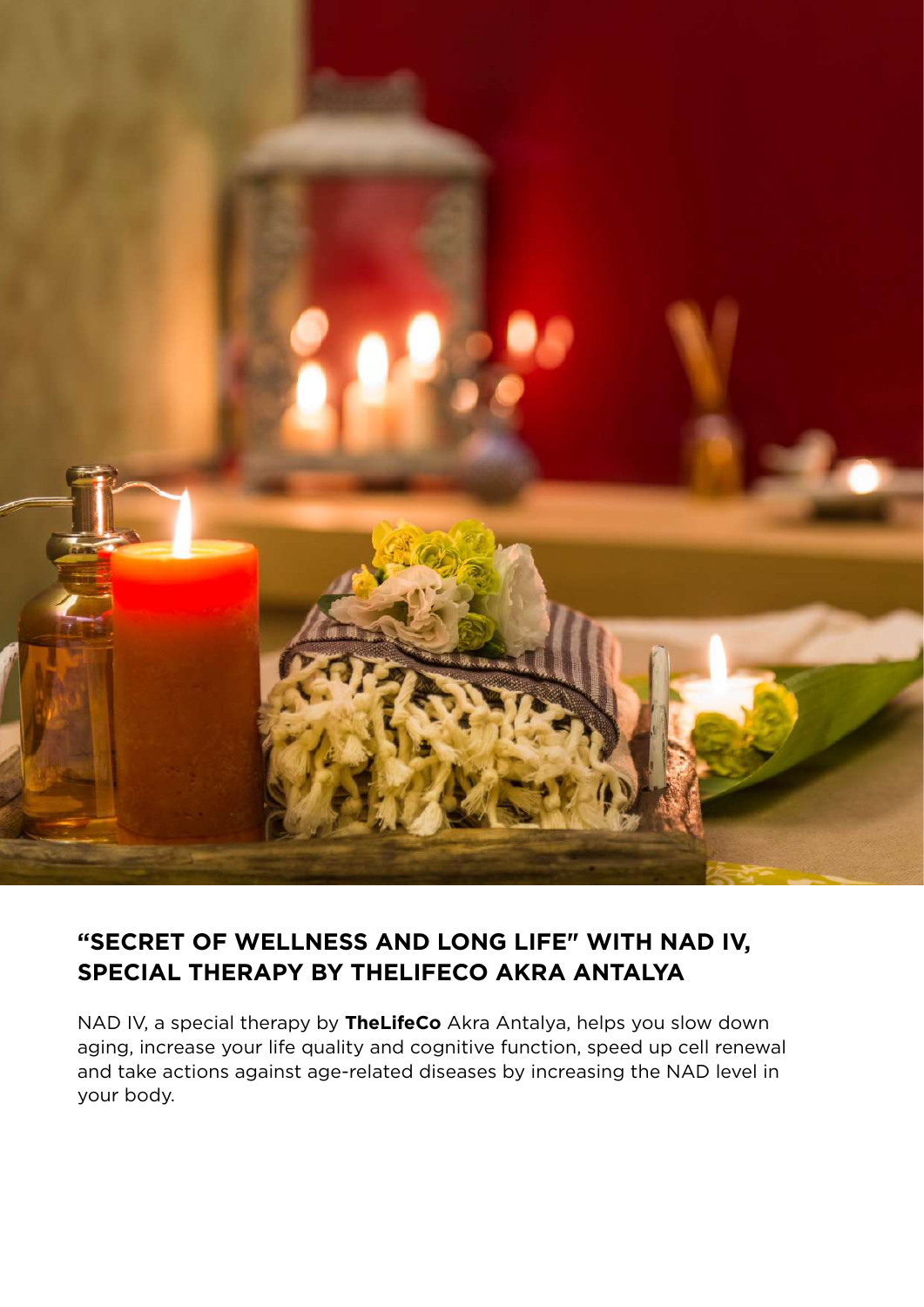

#### **HAPPY EID!**

We wish you a happy holiday as sweet as sugar with your loved ones.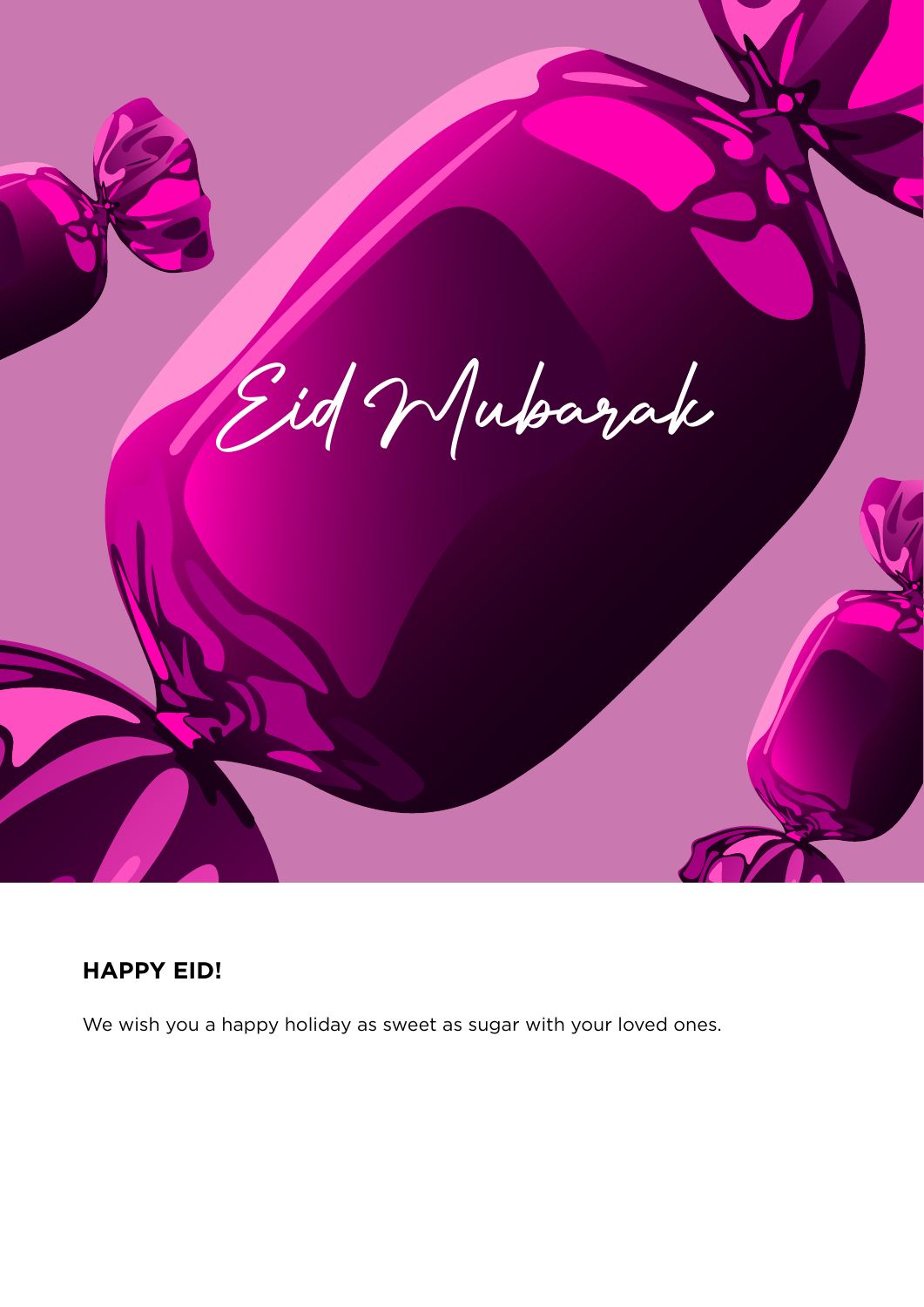

## **HAPPY MOTHERS DAY!**

Mothers are our biggest supporters in any case.